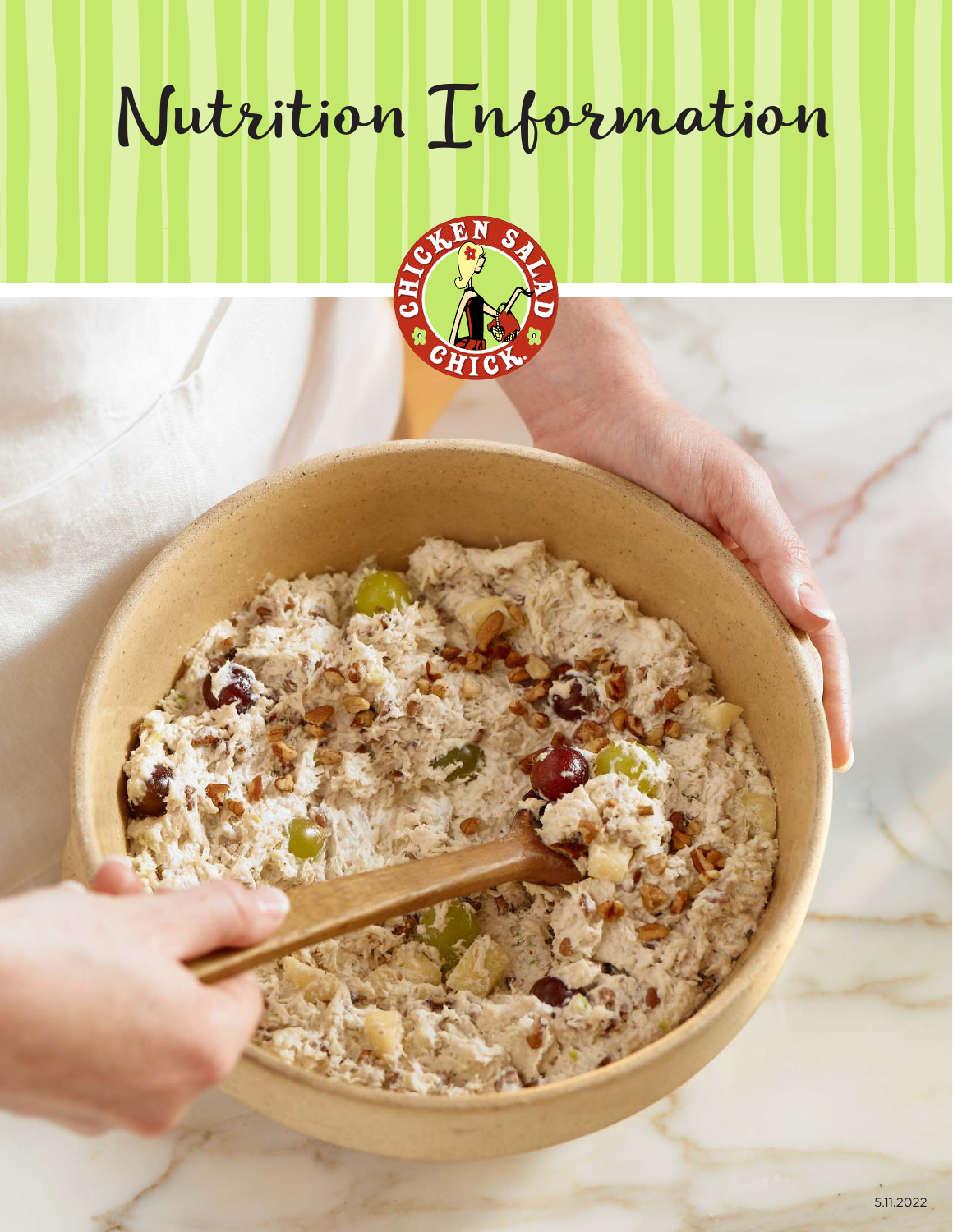## Our Famous Chicken Salad \*\*Per 4 oz serving ("Scoop" of Chicken Salad)

| Item (Does Not Include Crackers)   | Calories | Calories<br>from Fat | <b>Total Fat</b><br>(g) | Saturated<br>Fat<br>(g) | <b>Trans Fat</b><br>(g) | Cholesterol<br>(mg) | Sodium (mg) | <b>Total Carbs</b><br>(g) | <b>Dietary Fiber</b><br>(g) | Sugars (g)     | Protein (g) |
|------------------------------------|----------|----------------------|-------------------------|-------------------------|-------------------------|---------------------|-------------|---------------------------|-----------------------------|----------------|-------------|
| Barbie-Q                           | 390      | 270                  | 30                      | 6                       | $\circ$                 | 65                  | 800         | 11                        | $\circ$                     | 6              | 14          |
| <b>Buffalo Barclay</b>             | 390      | 310                  | 35                      | $\overline{7}$          | $\circ$                 | 65                  | 840         | 1                         | $\overline{1}$              | 0              | 13          |
| <b>Classic Carol</b>               | 400      | 310                  | 35                      | $\overline{7}$          | $\circ$                 | 75                  | 600         | $\circ$                   | $\circ$                     | $\circ$        | 16          |
| Cranberry Kelli                    | 460      | 330                  | 37                      | 6                       | $\circ$                 | 70                  | 590         | 12                        | 2                           | 9              | 16          |
| Dill-icious Diva <sup>O</sup>      | 350      | 280                  | 31                      | 6                       | $\circ$                 | 70                  | 530         | $\mathbf{1}$              | $\circ$                     | $\circ$        | 14          |
| <b>Dixie Chick</b>                 | 370      | 280                  | 32                      | 6                       | $\circ$                 | 70                  | 550         | $\overline{2}$            | $\circ$                     | $\mathbf{1}$   | 15          |
| <b>Fancy Nancy</b>                 | 410      | 320                  | 36                      | 6                       | $\circ$                 | 65                  | 510         | 5                         | $\overline{1}$              | 3              | 14          |
| <b>Fruity Fran</b>                 | 340      | 250                  | 27                      | 5                       | $\circ$                 | 60                  | 470         | $\overline{7}$            |                             | $\overline{7}$ | 12          |
| Jalapeno Holly                     | 370      | 290                  | 32                      | 6                       | $\circ$                 | 70                  | 700         | $\mathbf{1}$              | $\circ$                     | $\circ$        | 15          |
| Jazzy Julie <sup>O</sup>           | 440      | 340                  | 38                      | 9                       | $\circ$                 | 85                  | 720         |                           | $\circ$                     | 0              | 19          |
| Kickin' Kay Lynne                  | 370      | 300                  | 33                      | $\overline{7}$          | $\circ$                 | 70                  | 740         |                           | $\circ$                     | 0              | 14          |
| Lauryn's Lemon Basil               | 390      | 310                  | 35                      | 6                       | $\circ$                 | 70                  | 580         |                           | $\circ$                     | $\circ$        | 15          |
| Luau Lydia <sup>O</sup>            | 370      | 290                  | 32                      | 6                       | $\circ$                 | 55                  | 450         | 4                         | $\overline{1}$              | 3              | 12          |
| Madame Curry <sup>O</sup>          | 460      | 330                  | 36                      | 7                       | $\circ$                 | 80                  | 630         | 11                        | $\overline{1}$              | 11             | 17          |
| Nutty Nana <sup>O</sup>            | 420      | 340                  | 37                      | 6                       | $\circ$                 | 60                  | 460         | 4                         |                             | $\mathbf{1}$   | 15          |
| Olivia's Old South                 | 380      | 280                  | 31                      | 6                       | $\circ$                 | 75                  | 670         | 6                         | $\circ$                     | $\overline{4}$ | 14          |
| Pam's Parmesan Caesar <sup>O</sup> | 430      | 350                  | 39                      | 8                       | $\circ$                 | 75                  | 730         |                           | $\circ$                     | $\circ$        | 17          |
| <b>Sassy Scotty</b>                | 450      | 370                  | 41                      | 9                       | $\circ$                 | 85                  | 810         |                           | $\circ$                     | $\mathbf{1}$   | 17          |

## Pimento Cheese & More \*\*Per 4 oz serving ("Scoop" of Pimento Cheese/Egg Salad)

| Item (Does Not Include Crackers) | <b>Calories</b> | <b>Calories</b><br>from Fat | <b>Total Fat</b><br>(g) | Saturated Fat<br>(g) | <b>Trans Fat</b><br>(g) | Cholesterol<br>(mg) | Sodium (mg) | <b>Total Carbs</b><br>(g) | Dietary Fiber<br>(g) | Sugars (g) | Protein (g) |
|----------------------------------|-----------------|-----------------------------|-------------------------|----------------------|-------------------------|---------------------|-------------|---------------------------|----------------------|------------|-------------|
| Pimento Cheese                   | 570             | 470                         | 52                      | 21                   |                         | 120                 | 750         |                           |                      |            | 24          |
| <b>Spicy Pimento Cheese</b>      | 560             | 470                         | 52                      |                      |                         | 120                 | 770         |                           |                      |            | 23          |
| Egg Salad                        | 250             | 160                         | 18                      | 4.5                  |                         | 370                 | 410         |                           |                      |            | 12          |

#### Signature Sandwiches

| Item (Does Not Include Crackers)                                | Calories | Calories<br>from Fat | <b>Total Fat</b><br>(g) | <b>Saturated Fat</b><br>(g) | <b>Trans Fat</b><br>(g) | Cholesterol<br>(mg) | Sodium (mg) | <b>Total Carbs</b><br>(g) | Dietary Fiber<br>(g) | Sugars (g)     | Protein (g) |
|-----------------------------------------------------------------|----------|----------------------|-------------------------|-----------------------------|-------------------------|---------------------|-------------|---------------------------|----------------------|----------------|-------------|
| Chicken Salad BLT (Calculated with Classic Carol)               |          |                      |                         |                             |                         |                     |             |                           |                      |                |             |
| Croissant                                                       | 760      | 500                  | 56                      | 17                          | $\circ$                 | 125                 | 1100        | 34                        |                      | $\overline{4}$ | 26          |
| <b>Wheatberry Bread</b>                                         | 740      | 405                  | 45                      | 9                           | $\circ$                 | 90                  | 1310        | 53                        | $\overline{2}$       | $\overline{7}$ | 29          |
| <b>White Bread</b>                                              | 760      | 410                  | 45                      | 9                           | $\circ$                 | 90                  | 1330        | 53                        | $\overline{2}$       | $\overline{7}$ | 29          |
| Pimento Cheese BLT (Calculated with Traditional Pimento Cheese) |          |                      |                         |                             |                         |                     |             |                           |                      |                |             |
| Croissant                                                       | 940      | 660                  | 73                      | 32                          | $\circ$                 | 170                 | 1250        | 36                        | $\overline{1}$       | $\overline{4}$ | 34          |
| <b>Wheatberry Bread</b>                                         | 920      | 560                  | 62                      | 24                          | $\circ$                 | 135                 | 1460        | 55                        | $\overline{2}$       | $\overline{7}$ | 37          |
| <b>White Bread</b>                                              | 940      | 560                  | 62                      | 24                          | $\circ$                 | 135                 | 1480        | 55                        | $\overline{2}$       | $\overline{7}$ | 37          |
| <b>Turkey Club</b>                                              |          |                      |                         |                             |                         |                     |             |                           |                      |                |             |
| Croissant                                                       | 650      | 340                  | 37                      | 15                          | $\circ$                 | 120                 | 1430        | 39                        |                      | $\mathsf 9$    | 39          |
| <b>Wheatberry Bread</b>                                         | 630      | 235                  | 26                      | $\overline{7}$              | $\circ$                 | 85                  | 1640        | 58                        | $\overline{2}$       | 12             | 42          |
| <b>White Bread</b>                                              | 650      | 240                  | 26                      | $\overline{7}$              | $\circ$                 | 85                  | 1840        | 58                        | $\overline{2}$       | 12             | 42          |
| <b>Turkey Pesto</b>                                             |          |                      |                         |                             |                         |                     |             |                           |                      |                |             |
| Croissant                                                       | 600      | 310                  | 34                      | 14                          | $\circ$                 | 110                 | 1200        | 36                        | $\overline{2}$       | 6              | 35          |
| <b>Wheatberry Bread</b>                                         | 580      | 210                  | 23                      | 6                           | $\circ$                 | 75                  | 1430        | 55                        | 3                    | 9              | 38          |
| <b>White Bread</b>                                              | 600      | 210                  | 23                      | 6                           | $\circ$                 | 75                  | 1450        | 55                        | 3                    | 9              | 38          |

All information shown is correct to the best of our ability.

o Some items are seasonal menu items or available only at specific locations. Contact your nearest location for availability.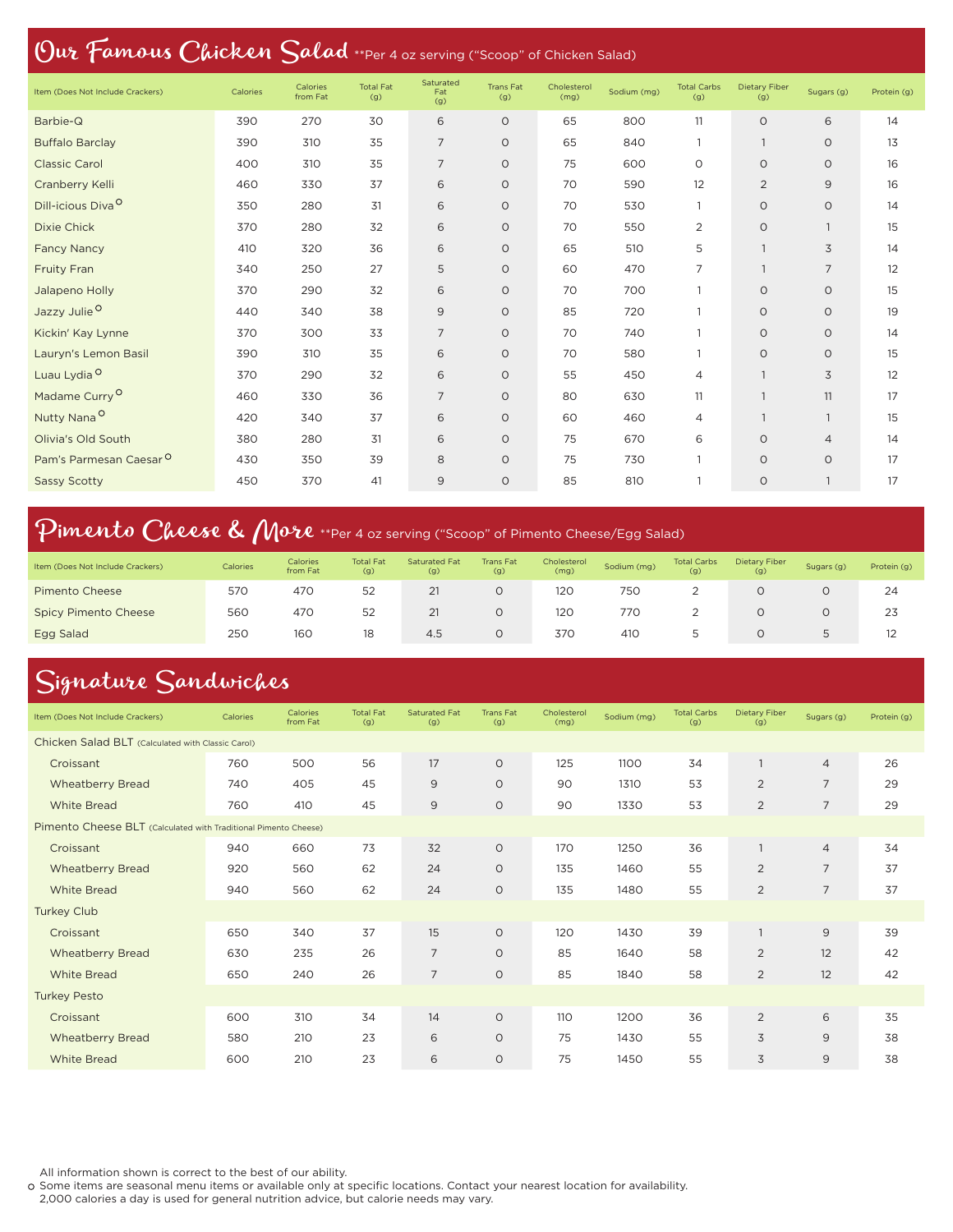## Fresh Side Items & Chips \*\*Per 4 oz serving (Fresh Side Item) or Bag of Chips

| Item (Does Not Include Crackers) | Calories | Calories<br>from Fat | <b>Total Fat</b><br>(g) | <b>Saturated Fat</b><br>(g) | <b>Trans Fat</b><br>(g) | Cholesterol<br>(mg) | Sodium (mg) | <b>Total Carbs</b><br>(g) | <b>Dietary Fiber</b><br>(g) | Sugars (g)     | Protein (g)    |
|----------------------------------|----------|----------------------|-------------------------|-----------------------------|-------------------------|---------------------|-------------|---------------------------|-----------------------------|----------------|----------------|
| <b>Broccoli Salad</b>            | 170      | 120                  | 13                      | 3.5                         | $\circ$                 | 20                  | 160         | 10                        | 2                           | $\overline{7}$ | 6              |
| <b>Fresh Fruit</b>               | 80       | $\circ$              | $\circ$                 | $\circ$                     | $\circ$                 | $\circ$             | $\circ$     | 20                        | 2                           | 16             |                |
| Grape Salad with Topping         | 150      | 70                   | 8                       | 3.5                         | $\circ$                 | 15                  | 35          | 31                        | $\overline{2}$              | 28             | 3              |
| Mac 'n Cheese                    | 350      | 150                  | 16                      | 10                          | $\circ$                 | 60                  | 860         | 33                        |                             | 5              | 14             |
| Pasta Salad                      | 250      | 70                   | 8                       | 2                           | $\circ$                 | 10                  | 350         | 37                        | $\overline{2}$              | $\overline{4}$ | 9              |
| <b>Baked Lays</b>                | 140      | 36                   | $\overline{4}$          | 0.5                         | $\circ$                 | $\circ$             | 180         | 24                        | $\overline{2}$              | 3              | 2              |
| <b>Doritos</b>                   | 260      | 117                  | 13                      | $\overline{2}$              | $\circ$                 | $\circ$             | 360         | 31                        | 2                           |                | $\overline{4}$ |
| <b>BBQ Chips</b>                 | 200      | 99                   | 11                      | 1.5                         | $\circ$                 | $\circ$             | 200         | 23                        | $\overline{2}$              | 3              | 3              |
| Jalapeño Chips                   | 200      | 99                   | 11                      | 1.5                         | $\circ$                 | $\circ$             | 170         | 23                        | 2                           | $\overline{2}$ | 3              |
| Sea Salt Chips                   | 210      | 108                  | 12                      | 1.5                         | $\circ$                 | $\circ$             | 125         | 23                        | 2                           |                | 3              |
| Sea Salt & Vinegar Chips         | 200      | 99                   | 11                      | 1.5                         | $\circ$                 | $\circ$             | 240         | 23                        | 2                           | $\overline{2}$ | 3              |

#### Green Salads

| Item (Does Not Include Crackers)                            | Calories | <b>Calories</b><br>from Fat | <b>Total Fat</b><br>(g) | <b>Saturated Fat</b><br>(g) | <b>Trans Fat</b><br>(g) | Cholesterol<br>(mg) | Sodium (mg) | <b>Total Carbs</b><br>(g) | Dietary Fiber<br>(g) | Sugars (g) | Protein (g) |
|-------------------------------------------------------------|----------|-----------------------------|-------------------------|-----------------------------|-------------------------|---------------------|-------------|---------------------------|----------------------|------------|-------------|
| Caesar Salad (no dressing) <sup>O</sup>                     | 230      | 115                         | 13                      | 5                           | $\circ$                 | 40                  | 770         | 19                        |                      |            | 14          |
| <b>Classic Salad</b><br>Calculated with Classic Carol Scoop | 430      | 310                         | 35                      |                             | $\Omega$                | 75                  | 690         | 9                         |                      |            | 19          |
| Cranberry Apple Salad <sup>O</sup><br>(no dressing)         | 210      | 135                         | 15                      | 4                           | $\circ$                 | 20                  | 270         | 13                        |                      | 9          |             |
| Strawberry Pecan Salad <sup>O</sup><br>(no dressing)        | 110      | 45                          | 5                       |                             | $\circ$                 | 10                  | 140         | 13                        | 4                    | 10         | 4           |

#### Gourmet Soups

| Item (Does Not Include Crackers) | <b>Calories</b> | Calories<br>from Fat | <b>Total Fat</b><br>(g) | <b>Saturated Fat</b><br>(g) | <b>Trans Fat</b><br>(g) | Cholesterol<br>(mg) | Sodium (mg) | <b>Total Carbs</b><br>(g) | <b>Dietary Fiber</b><br>(g) | Sugars (g)     | Protein (g) |
|----------------------------------|-----------------|----------------------|-------------------------|-----------------------------|-------------------------|---------------------|-------------|---------------------------|-----------------------------|----------------|-------------|
| Cup                              |                 |                      |                         |                             |                         |                     |             |                           |                             |                |             |
| <b>Broccoli &amp; Cheese</b>     | 200             | 120                  | 14                      | 8                           | $\circ$                 | 45                  | 610         | 12                        | $\overline{2}$              | 3              | 9           |
| Chicken Artichoke Florentine     | 190             | 110                  | 12                      | 6                           | $\circ$                 | 45                  | 590         | 12                        | $\overline{2}$              | 3              | 9           |
| <b>Chicken &amp; Dumpling</b>    | 140             | 45                   | 5                       | 1.5                         | $\circ$                 | 45                  | 500         | 16                        | $\circ$                     |                | 8           |
| Chicken Tortilla                 | 180             | 90                   | 10                      | $\overline{4}$              | $\circ$                 | 30                  | 650         | 14                        | $\overline{2}$              | 3              | 10          |
| <b>Loaded Potato</b>             | 230             | 130                  | 14                      | 9                           | $\circ$                 | 45                  | 630         | 16                        | $\overline{2}$              | $\overline{2}$ | 7           |
| <b>Tomato Bisque</b>             | 110             | 50                   | 6                       | 3                           | $\circ$                 | 20                  | 420         | 13                        | 2                           | 8              | 2           |
| <b>Bowl</b>                      |                 |                      |                         |                             |                         |                     |             |                           |                             |                |             |
| <b>Broccoli &amp; Cheese</b>     | 310             | 190                  | 22                      | 13                          | $\circ$                 | 70                  | 930         | 18                        | $\overline{2}$              | 5              | 14          |
| Chicken Artichoke Florentine     | 290             | 160                  | 18                      | 10 <sup>°</sup>             | $\circ$                 | 65                  | 890         | 18                        | 2                           | 5              | 13          |
| Chicken & Dumpling               | 220             | 63                   | 7                       | 2.5                         | $\circ$                 | 65                  | 760         | 24                        | $\circ$                     |                | 12          |
| Chicken Tortilla                 | 290             | 144                  | 16                      | $\overline{7}$              | $\circ$                 | 45                  | 1000        | 22                        | 2                           | $\overline{4}$ | 15          |
| <b>Loaded Potato</b>             | 410             | 240                  | 26                      | 16                          | $\circ$                 | 80                  | 1150        | 28                        | 3                           | $\overline{4}$ | 13          |
| <b>Tomato Bisque</b>             | 170             | 80                   | 8                       | 5                           | $\circ$                 | 30                  | 620         | 19                        | 4                           | 12             | 4           |
|                                  |                 |                      |                         |                             |                         |                     |             |                           |                             |                |             |

## For The Little Chicks

| Item (Does Not Include Crackers) | <b>Calories</b> | Calories<br>from Fat | <b>Total Fat</b><br>(g) | <b>Saturated Fat</b><br>(g) | <b>Trans Fat</b><br>(g) | Cholesterol<br>(mg) | Sodium (mg) | <b>Total Carbs</b><br>(g) | Dietary Fiber<br>(g) | Sugars (g) | Protein (g) |
|----------------------------------|-----------------|----------------------|-------------------------|-----------------------------|-------------------------|---------------------|-------------|---------------------------|----------------------|------------|-------------|
| Mac 'n Cheese                    | 340             | 160                  | 17                      | 10                          | O                       | 60                  | 860         | 33                        |                      |            | 13          |
| PB&J Sandwich                    | 300             | 144                  | 16                      | 3.5                         | O                       |                     | 280         | 32                        |                      |            | 9           |
| <b>Turkey Sandwich</b>           | 240             | 45                   |                         |                             | $\circ$                 | 35                  | 640         | 27                        |                      | 4          | 19          |

All information shown is correct to the best of our ability.

o Some items are seasonal menu items or available only at specific locations. Contact your nearest location for availability.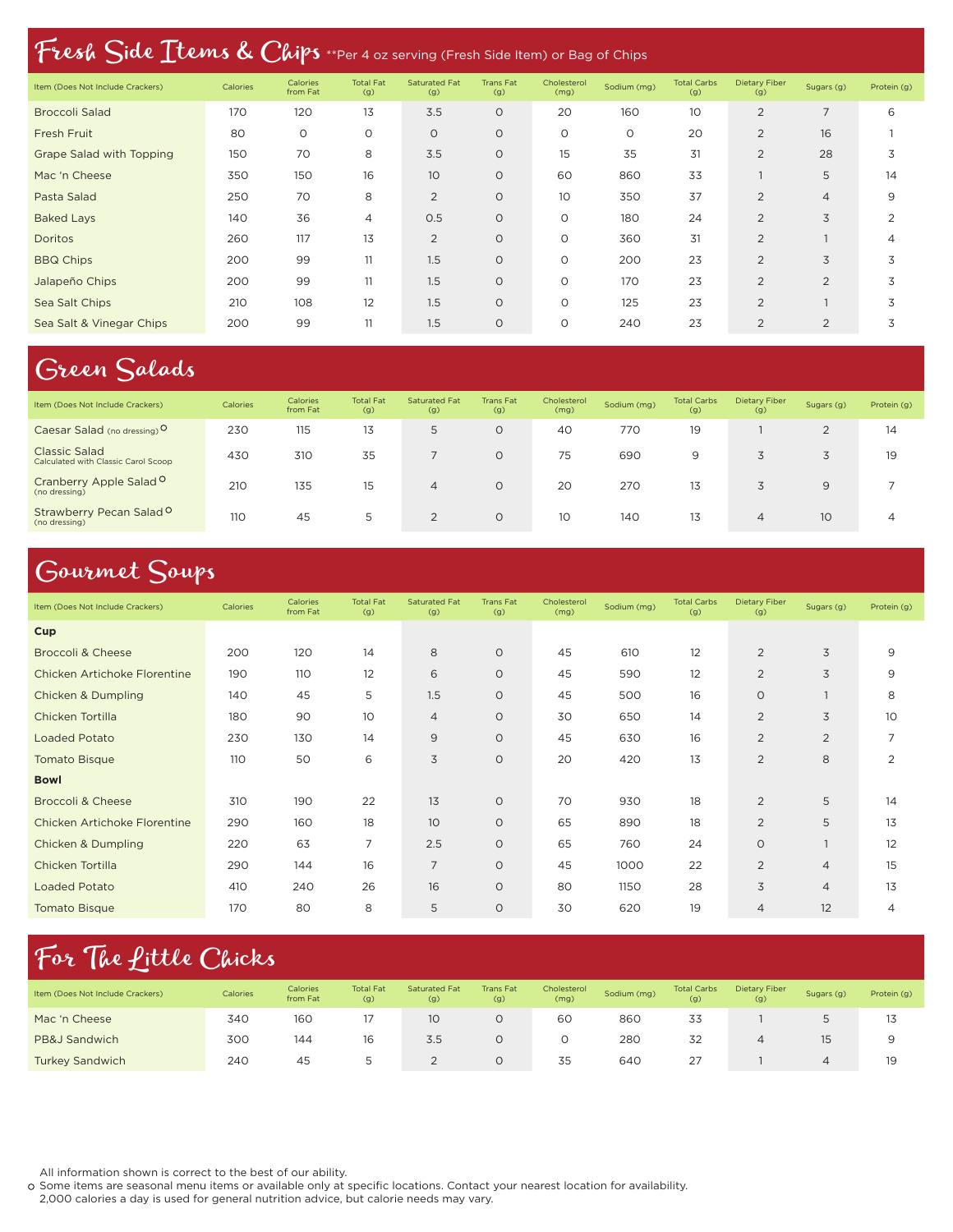#### Bread & Crackers

| Item                         | Calories | <b>Calories</b><br>from Fat | <b>Total Fat</b><br>(g) | <b>Saturated Fat</b><br>(g) | <b>Trans Fat</b><br>(g) | Cholesterol<br>(mg) | Sodium (mg) | <b>Total Carbs</b><br>(g) | Dietary Fiber<br>(g) | Sugars (g)     | Protein (g) |
|------------------------------|----------|-----------------------------|-------------------------|-----------------------------|-------------------------|---------------------|-------------|---------------------------|----------------------|----------------|-------------|
| Croissant                    | 280      | 126                         | 14                      | 8                           | 0.5                     | 35                  | 270         | 33                        |                      | 3              | 5           |
| Wheatberry Bread (1 Slice)   | 130      | 20                          | 1.5                     | $\Omega$                    | $\circ$                 | $\Omega$            | 240         | 26                        | $\overline{2}$       | 3              | 4           |
| White Bread (1 Slice)        | 140      | 15                          | 1.5                     | $\circ$                     | $\circ$                 | $\circ$             | 250         | 26                        |                      | 3              | 4           |
| Kellogg's Wheat Crackers     | 70       | 27                          | 3                       | $\Omega$                    | $\circ$                 | $\Omega$            | 150         | 10 <sup>°</sup>           | $\circ$              |                |             |
| <b>Keebler Club Crackers</b> | 60       | 18                          | 2                       | $\circ$                     | $\circ$                 | $\Omega$            | 90          | 8                         | $\circ$              | 2              | O           |
| Keebler Wheat Crackers       | 60       | 18                          | 2                       | $\Omega$                    | $\circ$                 | $\Omega$            | 150         | 10 <sup>°</sup>           | $\Omega$             | $\overline{2}$ | 0           |
| Lance Wheat Crackers         | 60       | 20                          | 2                       | $\Omega$                    | $\circ$                 | 0                   | 115         | 9                         | 0.5                  |                |             |

#### Sweet Treats

| Item                                            | Calories | Calories<br>from Fat | <b>Total Fat</b><br>(g) | Saturated<br>Fat<br>(g) | <b>Trans Fat</b><br>(g) | Cholesterol<br>(mg) | Sodium (mg) | <b>Total Carbs</b><br>(g) | Dietary Fiber<br>(g) | Sugars (g) | Protein (g)   |
|-------------------------------------------------|----------|----------------------|-------------------------|-------------------------|-------------------------|---------------------|-------------|---------------------------|----------------------|------------|---------------|
| <b>Buttercream Frosted Cookie</b>               |          |                      |                         |                         |                         |                     |             |                           |                      |            |               |
| <b>Small Round</b>                              | 90       | 32                   | 3.5                     | $\overline{2}$          | $\circ$                 | 15                  | 65          | 14                        | $\circ$              | 9          |               |
| Large Flower                                    | 170      | 54                   | 6                       | 3.5                     | $\circ$                 | 25                  | 115         | 28                        |                      | 19         | $\Omega$      |
| Chocolate Crispy Treat (Full Size)              | 390      | 81                   | 9                       | 6                       | $\circ$                 | 5                   | 255         | 75                        | $\circ$              | 45         |               |
| Divine Chocolate Cake O                         | 280      | 80                   | 9                       | $\overline{4}$          | $\circ$                 | 10                  | 250         | 50                        |                      | 36         | $\mathcal{P}$ |
| Key Lime Pie (Without whipped cream) O          | 360      | 144                  | 16                      | $\overline{7}$          | $\circ$                 | 210                 | 150         | 49                        |                      | 39         | 8             |
| Piña Colada Pie (Without whipped cream) O       | 360      | 186                  | 20                      | 10                      | $\circ$                 | 75                  | 285         | 37                        |                      | 26         | 5             |
| Pumpkin Cheesecake O<br>(Without whipped cream) | 288      | 130                  | 15                      | 6                       | $\circ$                 | 55                  | 224         | 36                        |                      | 50         | $\circ$       |
| Salted Caramel Cheesecake <sup>O</sup>          | 397      | 176                  | 20                      | 9                       | $\circ$                 | 64                  | 317         | 51                        |                      | 36         | כ             |

#### Make It Your Own

| Item                          | Calories | Calories<br>from Fat | <b>Total Fat</b><br>(g) | <b>Saturated Fat</b><br>(g) | <b>Trans Fat</b><br>(g) | Cholesterol<br>(mg) | Sodium (mg) | <b>Total Carbs</b><br>(g) | <b>Dietary Fiber</b><br>(g) | Sugars (g)     | Protein (g) |
|-------------------------------|----------|----------------------|-------------------------|-----------------------------|-------------------------|---------------------|-------------|---------------------------|-----------------------------|----------------|-------------|
| Bacon (2 Slices)              | 80       | 60                   | 7                       | 2.5                         | $\circ$                 | 15                  | 220         | $\circ$                   | $\circ$                     | $\circ$        | 5           |
| Balsamic Vinaigrette (2 oz)   | 190      | 190                  | 21                      | 3                           | $\circ$                 | $\circ$             | 600         | 2                         | $\circ$                     | 2              | O           |
| Caesar Dressing (1.8 oz)      | 290      | 280                  | 31                      | 5                           | $\circ$                 | 20                  | 500         | 2                         | $\circ$                     | 0              | 3           |
| Honey Mustard Dressing (2 oz) | 280      | 235                  | 26                      | $\overline{4}$              | $\circ$                 | 20                  | 440         | 8                         | $\circ$                     | 8              | $\Omega$    |
| Italian Dressing (2 oz)       | 140      | 108                  | 12                      |                             | $\circ$                 | $\circ$             | 580         | 6                         | $\circ$                     | $\overline{4}$ | ∩           |
| Lettuce (1 Leaf)              | 10       | O                    | $\circ$                 | $\circ$                     | $\circ$                 | $\circ$             | 0           | 2                         |                             |                |             |
| Mayonnaise (1 oz)             | 200      | 200                  | 22                      | $\overline{4}$              | $\circ$                 | 20                  | 140         | $\Omega$                  | $\circ$                     | $\circ$        |             |
| Pesto Mayonnaise (1.4 oz)     | 230      | 230                  | 25                      | 4.5                         | $\circ$                 | 20                  | 300         |                           | $\Omega$                    | $\circ$        |             |
| Pickle Spear                  | $\circ$  | $\circ$              | $\circ$                 | $\circ$                     | $\circ$                 | $\circ$             | 260         | $\circ$                   | $\circ$                     | $\circ$        |             |
| Poppyseed Dressing (2 oz)     | 210      | 135                  | 15                      | 2.5                         | $\circ$                 | $\circ$             | 150         | 20                        | $\circ$                     | 20             |             |
| Provolone Cheese (1 Slice)    | 70       | 50                   | 6                       | 3.5                         | $\circ$                 | 15                  | 180         | $\circ$                   | $\circ$                     | $\circ$        | 5           |
| Ranch Dressing (2 oz)         | 200      | 200                  | 22                      | 3                           | $\circ$                 | 20                  | 500         | 2                         | $\Omega$                    | 2              |             |
| Tomato (2 Slices)             | 5        | O                    | O                       | $\circ$                     | $\circ$                 | $\Omega$            | $\circ$     |                           | $\circ$                     |                |             |

All information shown is correct to the best of our ability.

o Some items are seasonal menu items or available only at specific locations. Contact your nearest location for availability.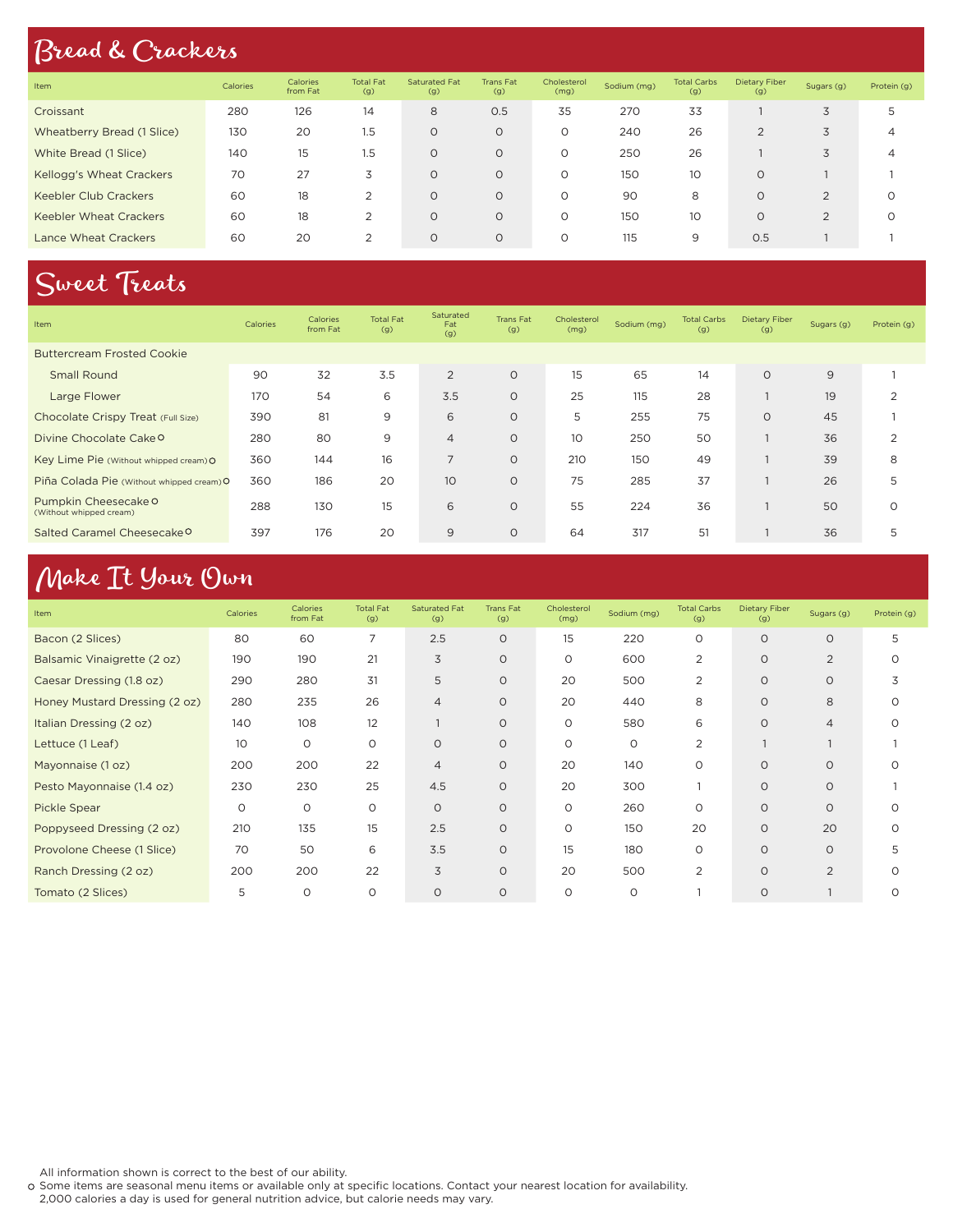#### Drinks

| Item                              | Calories | Calories<br>from Fat | <b>Total Fat</b><br>(g) | Saturated<br>Fat<br>(g) | Trans Fat<br>(g) | Cholesterol<br>(mg) | Sodium (mg) | <b>Total Carbs</b><br>(g) | <b>Dietary Fiber</b><br>(g) | Sugars (g) | Protein (g) |
|-----------------------------------|----------|----------------------|-------------------------|-------------------------|------------------|---------------------|-------------|---------------------------|-----------------------------|------------|-------------|
| Barg's Root Beer - 10 oz O        | 133      | $\circ$              | $\circ$                 | $\circ$                 | O                | O                   | 54          | 37                        | $\circ$                     | 37         | O           |
| Barg's Root Beer - 24 oz O        | 320      | 0                    | 0                       | $\circ$                 | O                | 0                   | 130         | 88                        | $\circ$                     | 88         | O           |
| Barq's Root Beer - 36 oz O        | 480      | 0                    | O                       | $\circ$                 | O                | 0                   | 195         | 132                       | $\circ$                     | 132        | O           |
| Cherry Coke - 10 oz O             | 125      | $\circ$              | 0                       | $\circ$                 | $\circ$          | 0                   | 29          | 35                        | $\circ$                     | 35         | $\circ$     |
| Cherry Coke - 24 oz <sup>O</sup>  | 300      | $\circ$              | $\circ$                 | $\circ$                 | $\circ$          | O                   | 70          | 84                        | $\circ$                     | 84         | $\circ$     |
| Cherry Coke - 36 oz O             | 450      | $\circ$              | $\circ$                 | $\circ$                 | $\circ$          | 0                   | 105         | 126                       | $\circ$                     | 126        | $\circ$     |
| Coca-Cola - 10 oz                 | 117      | $\circ$              | $\circ$                 | $\circ$                 | $\circ$          | 0                   | 38          | 33                        | $\circ$                     | 33         | 0           |
| Coca-Cola - 24 oz                 | 280      | $\circ$              | $\circ$                 | $\circ$                 | O                | O                   | 90          | 78                        | $\circ$                     | 78         | $\circ$     |
| Coca-Cola - 36 oz                 | 470      | $\circ$              | $\circ$                 | $\circ$                 | $\circ$          | O                   | 135         | 117                       | $\circ$                     | 117        | $\circ$     |
| Coke Zero Sugar - 10 oz           | O        | $\circ$              | O                       | $\circ$                 | $\circ$          | O                   | 33          | O                         | $\circ$                     | $\circ$    | O           |
| Coke Zero Sugar - 24 oz           | O        | $\circ$              | O                       | $\circ$                 | O                | 0                   | 80          | 0                         | $\circ$                     | $\circ$    | 0           |
| Coke Zero Sugar - 36 oz           | O        | 0                    | 0                       | $\circ$                 | O                | 0                   | 120         | O                         | $\circ$                     | $\circ$    | O           |
| Diet Coke - 10 oz                 | O        | 0                    | 0                       | $\circ$                 | O                | O                   | 33          | 0                         | $\circ$                     | $\circ$    | O           |
| Diet Coke - 24 oz                 | O        | 0                    | 0                       | $\circ$                 | O                | O                   | 80          | O                         | $\circ$                     | $\circ$    | $\circ$     |
| Diet Coke - 36 oz                 | O        | $\circ$              | $\circ$                 | $\circ$                 | O                | O                   | 120         | 0                         | $\circ$                     | $\circ$    | $\circ$     |
| Dr. Pepper - 10 oz                | 125      | 0                    | 0                       | $\circ$                 | O                | O                   | 50          | 33                        | $\circ$                     | 32         | $\circ$     |
| Dr. Pepper - 24 oz                | 300      | 0                    | 0                       | $\circ$                 | O                | O                   | 120         | 79                        | $\circ$                     | 77         | O           |
| Dr. Pepper - 36 oz                | 450      | 0                    | O                       | $\circ$                 | O                | O                   | 180         | 119                       | $\circ$                     | 115        | $\circ$     |
| Fanta Orange - 10 oz O            | 135      | $\circ$              | $\circ$                 | $\circ$                 | $\circ$          | O                   | 45          | 37                        | $\circ$                     | 37         | O           |
| Fanta Orange - 24 oz <sup>O</sup> | 325      | $\circ$              | $\circ$                 | $\circ$                 | $\circ$          | O                   | 108         | 88                        | $\circ$                     | 88         | O           |
| Fanta Orange - 36 oz <sup>O</sup> | 485      | $\circ$              | 0                       | $\circ$                 | $\circ$          | 0                   | 162         | 131                       | $\circ$                     | 131        | 0           |
| Honest Kids Apple Juice - 6 oz    | 35       | $\circ$              | $\circ$                 | $\circ$                 | $\circ$          | 0                   | 15          | 9                         | $\circ$                     | 9          | 0           |
| Lemonade - 10 oz O                | 180      | $\circ$              | $\circ$                 | $\circ$                 | O                | 0                   | 0           | 46                        | $\circ$                     | 44         | O           |
| Lemonade - 24 oz O                | 420      | $\circ$              | O                       | $\circ$                 | $\circ$          | O                   | 0           | 110                       | $\circ$                     | 105        | 0           |
| Lemonade - 36 oz O                | 630      | $\circ$              | 0                       | $\circ$                 | O                | O                   | 0           | 167                       | $\circ$                     | 158        | 0           |
| Minute Maid Lite - 10 oz          | O        | 0                    | $\circ$                 | $\circ$                 | O                | O                   | 25          | 0                         | $\circ$                     | $\circ$    | $\circ$     |
| Minute Maid Lite - 24 oz          | O        | 0                    | 0                       | $\circ$                 | O                | O                   | 60          | 0                         | $\circ$                     | $\circ$    | $\circ$     |
| Minute Maid Lite - 36 oz          | 0        | 0                    | 0                       | $\circ$                 | O                | O                   | 90          | 0                         | $\circ$                     | $\circ$    | O           |
| Sprite - 10 oz                    | 125      | 0                    | 0                       | $\circ$                 | O                | O                   | 58          | 31                        | $\circ$                     | 31         | $\circ$     |
| Sprite - 24 oz                    | 300      | $\circ$              | $\circ$                 | $\circ$                 | O                | 0                   | 138         | 73                        | $\circ$                     | 73         | O           |
| Sprite - 36 oz                    | 450      | $\circ$              | $\circ$                 | $\circ$                 | $\circ$          | O                   | 207         | 110                       | $\circ$                     | 110        | 0           |
| Strawberry Lemonade - 10 oz       | 140      | $\circ$              | $\circ$                 | $\circ$                 | $\circ$          | 0                   | $\circ$     | 37                        | $\circ$                     | 35         | O           |
| Strawberry Lemonade - 24 oz       | 240      | 0                    | 0                       | O                       | O                | O                   | 0           | 62                        | $\circ$                     | 59         | 0           |
| Strawberry Lemonade - 36 oz       | 310      | $\circ$              | $\circ$                 | $\circ$                 | $\circ$          | 0                   | O           | 83                        | $\circ$                     | 78         | O           |
| Sweet Tea - 10 oz                 | 100      | $\circ$              | 0                       | $\circ$                 | $\circ$          | 0                   | 0           | 26                        | $\circ$                     | 26         | O           |
| Sweet Tea - 24 oz                 | 240      | 0                    | 0                       | $\circ$                 | 0                | 0                   | 0           | 63                        | $\circ$                     | 63         | O           |
| Sweet Tea - 36 oz                 | 370      | $\circ$              | $\circ$                 | $\circ$                 | $\circ$          | O                   | 0           | 94                        | $\circ$                     | 94         | 0           |
| Unsweetened Tea - 10 oz           | 0        | $\circ$              | 0                       | $\circ$                 | $\circ$          | O                   | 0           | 0                         | $\circ$                     | $\circ$    | 0           |
| Unsweetened Tea - 24 oz           | O        | $\circ$              | $\circ$                 | $\circ$                 | $\circ$          | O                   | 0           | 0                         | $\circ$                     | $\circ$    | 0           |
| Unsweetened Tea - 36 oz           | 0        | 0                    | 0                       | $\circ$                 | 0                | 0                   | 0           | 0                         | $\circ$                     | $\circ$    | 0           |
| Vitamin Water XXX - 10 oz         | 65       | 0                    | $\circ$                 | $\circ$                 | $\circ$          | 0                   | 0           | 17                        | $\circ$                     | 16         | 0           |
| Vitamin Water XXX - 24 oz         | 156      | O                    | O                       | $\circ$                 | 0                | O                   | 0           | 40                        | $\circ$                     | 38         | O           |
| Vitamin Water XXX - 36 oz         | 234      | O                    | O                       | $\circ$                 | O                | O                   | 0           | 60                        | $\circ$                     | 58         | O           |

All information shown is correct to the best of our ability.

Some items are seasonal menu items or available only at specific locations. Contact your nearest location for availability.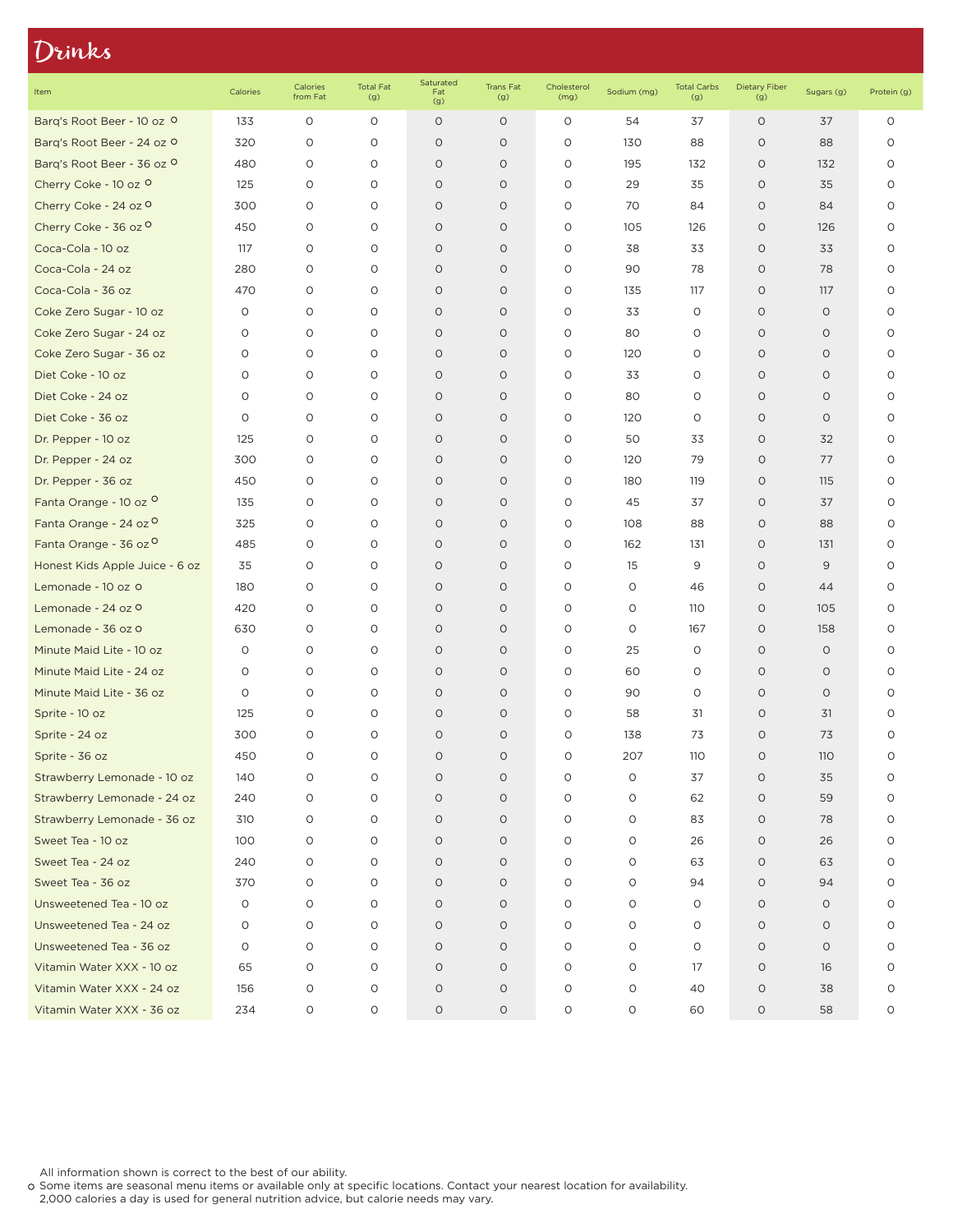# Common Allergen & Food Sensitivity Concerns

\*All of our products are made &/or stored in areas where known allergens are present. Guests concerned with food allergies need to be aware of this risk.\*

| <b>MENU ITEM</b>                                  | <b>Contains</b><br><b>Wheat</b> | <b>Contains</b><br><b>Milk</b> | <b>Contains</b><br><b>Eggs</b> | <b>Contains</b><br><b>Peanuts</b> | <b>Contains</b><br><b>Tree</b><br><b>Nuts</b> | <b>Contains</b><br>Soy | <b>Contains</b><br><b>Sesame</b> | Fish | <b>MSG</b> |
|---------------------------------------------------|---------------------------------|--------------------------------|--------------------------------|-----------------------------------|-----------------------------------------------|------------------------|----------------------------------|------|------------|
| Famous Chicken Salads                             |                                 |                                |                                |                                   |                                               |                        |                                  |      |            |
| Barbie-Q                                          |                                 |                                |                                |                                   |                                               |                        |                                  |      |            |
| <b>Buffalo Barclay</b>                            |                                 |                                |                                |                                   |                                               |                        |                                  |      |            |
| <b>Classic Carol</b>                              |                                 |                                |                                |                                   |                                               |                        |                                  |      |            |
| Cranberry Kelli                                   |                                 |                                |                                |                                   |                                               |                        |                                  |      |            |
| <b>Dill-cious Diva</b>                            |                                 |                                |                                |                                   |                                               |                        |                                  |      |            |
| Dixie Chick                                       |                                 |                                |                                |                                   |                                               |                        |                                  |      |            |
| <b>Fancy Nancy</b>                                |                                 |                                |                                |                                   |                                               |                        |                                  |      |            |
| Fruity Fran                                       |                                 |                                |                                |                                   |                                               |                        |                                  |      |            |
| Jalapeño Holly                                    |                                 |                                |                                |                                   |                                               |                        |                                  |      |            |
| Jazzy Julie                                       |                                 |                                |                                |                                   |                                               |                        |                                  |      |            |
| Kickin' Kay Lynne                                 |                                 |                                |                                |                                   |                                               |                        |                                  |      |            |
| Lauryn's Lemon Basil                              |                                 |                                |                                |                                   |                                               |                        |                                  |      |            |
| Luau Lydia                                        |                                 |                                |                                |                                   |                                               |                        |                                  |      |            |
| Madame Curry                                      |                                 |                                |                                |                                   |                                               |                        |                                  |      |            |
| <b>Nutty Nana</b>                                 |                                 |                                |                                |                                   |                                               |                        |                                  |      |            |
| Olivia's Old South                                |                                 |                                |                                |                                   |                                               |                        |                                  |      |            |
| Pam's Parmesan Caesar                             |                                 |                                |                                |                                   |                                               |                        |                                  |      |            |
| Sassy Scotty                                      |                                 |                                |                                |                                   |                                               |                        |                                  |      |            |
| Pimento Cheese & More                             |                                 |                                |                                |                                   |                                               |                        |                                  |      |            |
| Egg Salad                                         |                                 |                                |                                |                                   |                                               |                        |                                  |      |            |
| <b>Pimento Cheese</b>                             |                                 |                                |                                |                                   |                                               |                        |                                  |      |            |
| Spicy Pimento Cheese                              |                                 |                                |                                |                                   |                                               |                        |                                  |      |            |
| Sandwiches & Salads                               |                                 |                                |                                |                                   |                                               |                        |                                  |      |            |
| Chicken Salad BLT                                 |                                 |                                |                                |                                   |                                               |                        |                                  |      |            |
| Pimento Cheese BLT                                |                                 |                                |                                |                                   |                                               |                        |                                  |      |            |
| Turkey Club Sandwich (Check bread allergens)      |                                 |                                |                                |                                   |                                               |                        |                                  |      |            |
| Turkey Pesto Sandwich (Check bread allergens)     |                                 |                                |                                |                                   |                                               |                        |                                  |      |            |
| Little Chicks Turkey Sandwich                     |                                 |                                |                                |                                   |                                               |                        |                                  |      |            |
| Uncrustables PB&J Sandwich                        |                                 |                                |                                |                                   |                                               |                        |                                  |      |            |
| Caesar Salad (Check dressing allergens)           |                                 |                                |                                |                                   |                                               |                        |                                  |      |            |
| Classic Salad (Check dressing allergens)          |                                 |                                |                                |                                   |                                               |                        |                                  |      |            |
| Cranberry Apple Salad (Check dressing allergens)  |                                 |                                |                                |                                   |                                               |                        |                                  |      |            |
| Strawberry Pecan Salad (Check dressing allergens) |                                 |                                |                                |                                   |                                               |                        |                                  |      |            |

• Sulfites are not added to any item, however, items may contain naturally occurring sulfites.

• SOY ALLERGY: We use Duke's Mayonnaise in our chicken salad - although highly-refined soybean oil is listed as an ingredient of the mayo, the process the soybean oil goes through removes the soy protein (which is the source of the allergen). The Food Allergen Labeling & Consumer Protection Act (FALCPA) exempts highlyrefined oils from the new source labeling provisions because highly refined soybean oils have been clinically documented to be safe for consumption by individuals allergic to soy.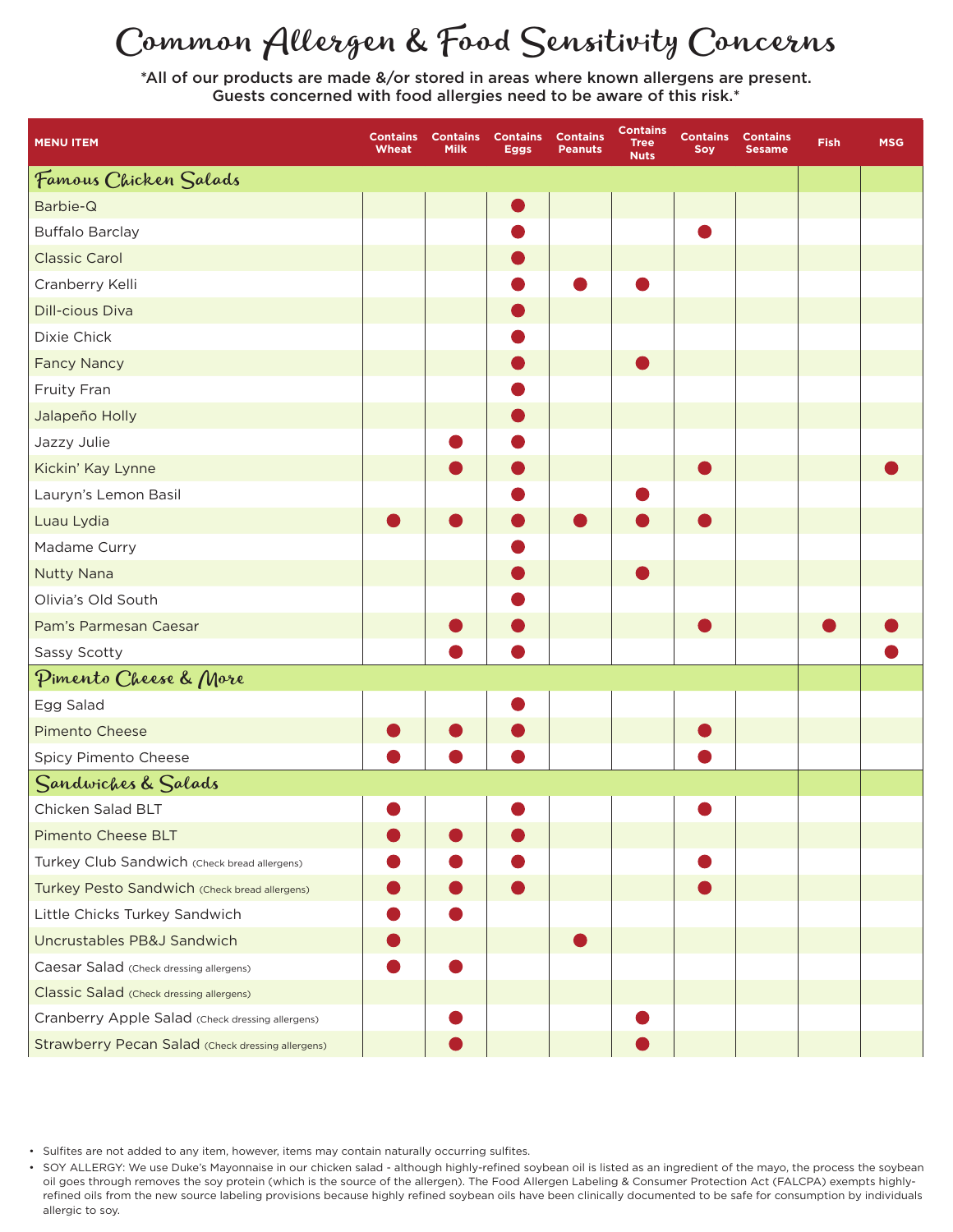# Common Allergen & Food Sensitivity Concerns

\*All of our products are made &/or stored in areas where known allergens are present. Guests concerned with food allergies need to be aware of this risk.\*

| <b>MENU ITEM</b>                             | <b>Contains</b><br>Wheat | <b>Contains</b><br><b>Milk</b> | <b>Contains</b><br>Eggs | <b>Contains</b><br><b>Peanuts</b> | <b>Contains</b><br><b>Tree</b><br><b>Nuts</b> | <b>Contains</b><br>Soy | <b>Contains</b><br>Sesame | <b>Fish</b> | <b>MSG</b> |
|----------------------------------------------|--------------------------|--------------------------------|-------------------------|-----------------------------------|-----------------------------------------------|------------------------|---------------------------|-------------|------------|
| Fresh Side Items & Chips                     |                          |                                |                         |                                   |                                               |                        |                           |             |            |
| <b>Broccoli Salad</b>                        |                          |                                |                         |                                   |                                               |                        |                           |             |            |
| <b>Fresh Fruit</b>                           |                          |                                |                         |                                   |                                               |                        |                           |             |            |
| Grape Salad (With topping)                   |                          |                                |                         |                                   |                                               |                        |                           |             |            |
| Mac 'n Cheese                                |                          |                                |                         |                                   |                                               |                        |                           |             |            |
| Pasta Salad                                  |                          |                                |                         |                                   |                                               |                        |                           |             |            |
| Pickle Spear                                 |                          |                                |                         |                                   |                                               |                        |                           |             |            |
| <b>Baked Lays</b>                            |                          |                                |                         |                                   |                                               |                        |                           |             |            |
| Doritos                                      |                          |                                |                         |                                   |                                               |                        |                           |             |            |
| Miss Vickie's BBQ Chips                      |                          |                                |                         |                                   |                                               |                        |                           |             |            |
| Miss Vickie's Jalapeño Chips                 |                          |                                |                         |                                   |                                               |                        |                           |             |            |
| Miss Vickie's Sea Salt Chips                 |                          |                                |                         |                                   |                                               |                        |                           |             |            |
| Miss Vickie's Sea Salt & Vinegar Chips       |                          |                                |                         |                                   |                                               |                        |                           |             |            |
| Gourmet Soups                                |                          |                                |                         |                                   |                                               |                        |                           |             |            |
| <b>Broccoli Cheese Soup</b>                  |                          |                                |                         |                                   |                                               |                        |                           |             |            |
| Chicken Artichoke Florentine Soup            |                          |                                |                         |                                   |                                               |                        |                           |             |            |
| <b>Chicken &amp; Dumpling Soup</b>           |                          |                                |                         |                                   |                                               |                        |                           |             |            |
| Chicken Tortilla Soup                        |                          |                                |                         |                                   |                                               |                        |                           |             |            |
| <b>Loaded Potato Soup</b>                    |                          |                                |                         |                                   |                                               |                        |                           |             |            |
| Tomato Bisque                                |                          |                                |                         |                                   |                                               |                        |                           |             |            |
| Sweet Treats                                 |                          |                                |                         |                                   |                                               |                        |                           |             |            |
| <b>Buttercream Frosted Flower Cookie</b>     |                          |                                |                         |                                   |                                               |                        |                           |             |            |
| <b>Buttercream Frosted Round Cookie</b>      |                          |                                |                         |                                   |                                               |                        |                           |             |            |
| Chocolate Crispy Treat                       |                          |                                |                         |                                   |                                               |                        |                           |             |            |
| <b>Divine Chocolate Cake</b>                 |                          |                                |                         |                                   |                                               |                        |                           |             |            |
| Key Lime Pie (Without whipped topping)       |                          |                                |                         |                                   |                                               |                        |                           |             |            |
| Piña Colada Pie (Without whipped topping)    |                          |                                |                         |                                   |                                               |                        |                           |             |            |
| Pumpkin Cheesecake (Without whipped topping) |                          |                                |                         |                                   |                                               |                        |                           |             |            |
| <b>Salted Caramel Cheesecake</b>             |                          |                                |                         |                                   |                                               |                        |                           |             |            |
| Whipped Topping                              |                          |                                |                         |                                   |                                               |                        |                           |             |            |

• Sulfites are not added to any item, however, items may contain naturally occurring sulfites.

• SOY ALLERGY: We use Duke's Mayonnaise in our chicken salad - although highly-refined soybean oil is listed as an ingredient of the mayo, the process the soybean oil goes through removes the soy protein (which is the source of the allergen). The Food Allergen Labeling & Consumer Protection Act (FALCPA) exempts highlyrefined oils from the new source labeling provisions because highly refined soybean oils have been clinically documented to be safe for consumption by individuals allergic to soy.